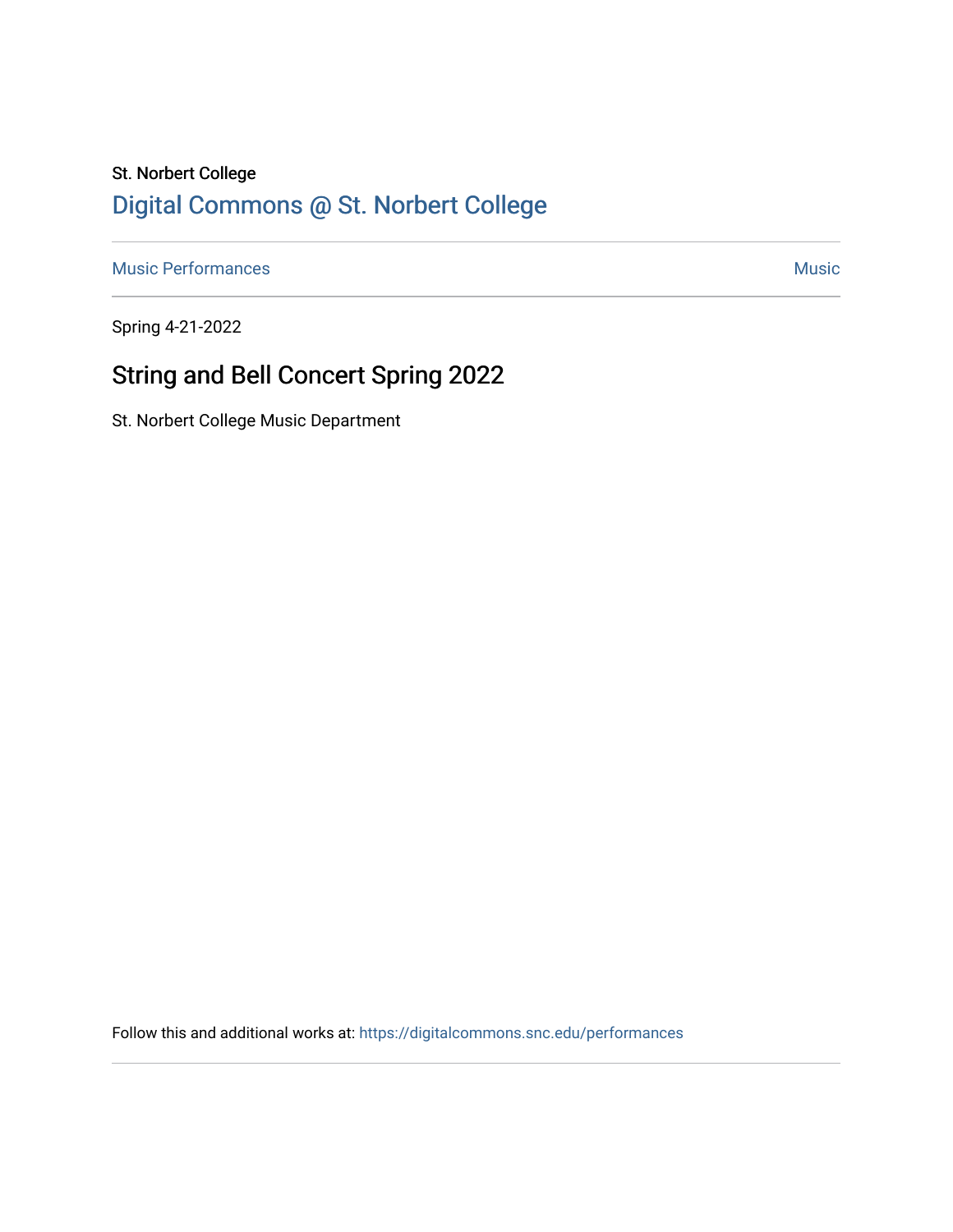## **HANDBELL CHOIR**

I Heard the Voice of Jesus Say Traditional

arr. Sandra Eithun

Almighty King! Whose Wonderous Hand William Cowper

arr. Austin Kobylarczyk

Hallelujah Leonard Cohen arr. Joel Raney

How Can I Keep From Singing Robert Lowry

arr. Cathy Moklebust

## **STRING ENSEMBLE** Audrey Nowak, Director

| The Bird-Catcher's Aria from Papageno Suite | W.A. |
|---------------------------------------------|------|
| Mozart                                      |      |
|                                             |      |

Brandenburg Concerto #3 J.S. Bach

Tin

Wagner

Apocalypse Adrian Gordon

arr. Lynne Latham

Baba Yetu Christopher

arr. Douglas